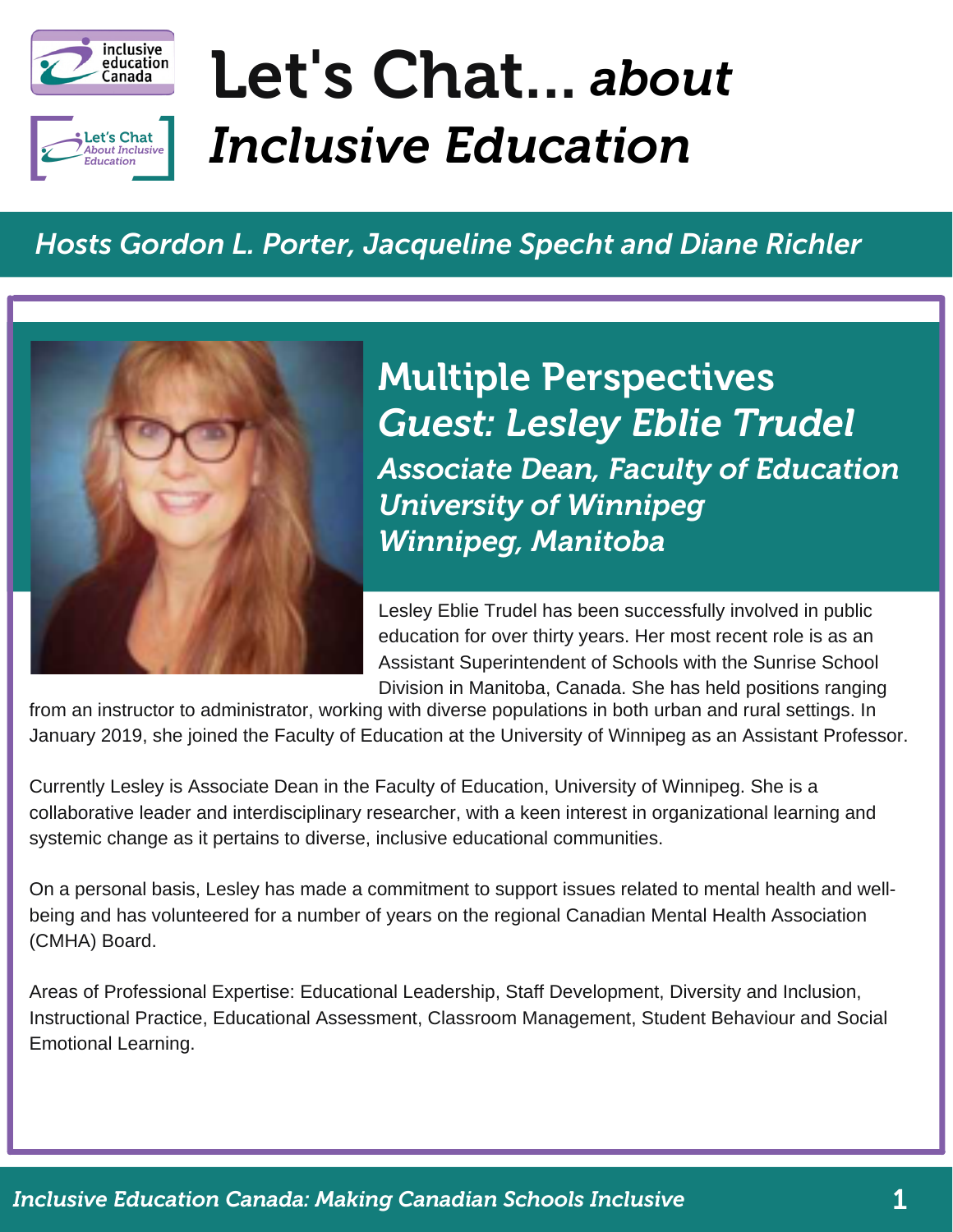## Key Issues in this Chat Session: Key Issues in this Chat Session:

- **Personal Motivation:** Lesley's early experiences as a teacher working to meet the diverse 1. needs of her students in both rural and city classrooms were at first frustrating and, in the end, a motivating factor in developing an inclusive vision.
- **Learning About Inclusion:** Lesley learned about inclusion as both a teacher and a 2. support teacher and subsequently transitioned to school district leadership; she found a career-fit in supporting inclusion through building classroom, school and system structures.
- **Teacher-to-Teacher Mentorship:** Lesley reflects on the vital role teachers play in 3. supporting and collaborating with each other and has been a highly valued strategy in the school systems where she has worked in Manitoba.
- **Look for commonality:** the common goal of student success depends on collaborative 4. engagement between teachers and their colleagues as well as between parents and students.
- **Support Team Collaboration:** the staff members who provide support to classroom 5. teachers - educators, clinicians, specialist consultants, and more - must collaborate and work as a team to deliver effective support to teachers and schools.
- **Resources and Inclusion:** Lesley observes that schools in rural communities with fewer 6. specialists are often inclusive by necessity, as opposed to those in urban areas which have greater access to services and specialized supports.

## Potential Discussion Questions (before viewing):

- What effect does beginning a teaching career in a rural or remote community have on 1. the teacher's development?
- 2. In what ways do you think the wellbeing and mental health of teachers affects their ability to meet the unique needs of students in their classrooms?

### Potential Discussion Questions (after viewing):

- Lesley discussed the importance that mentorship programs have for new teachers 1. who are learning how to meet the needs of students. How can the idea of mentorship be incorporated within school systems and community services to facilitate inclusion?
- 2. Lesley identified co-operation as a strength of Manitoba's approach to education. How can co-operation be interwoven through education systems to create inclusive classrooms (e.g., between teachers and parents, teachers and school administrators, educators, and the greater community)?